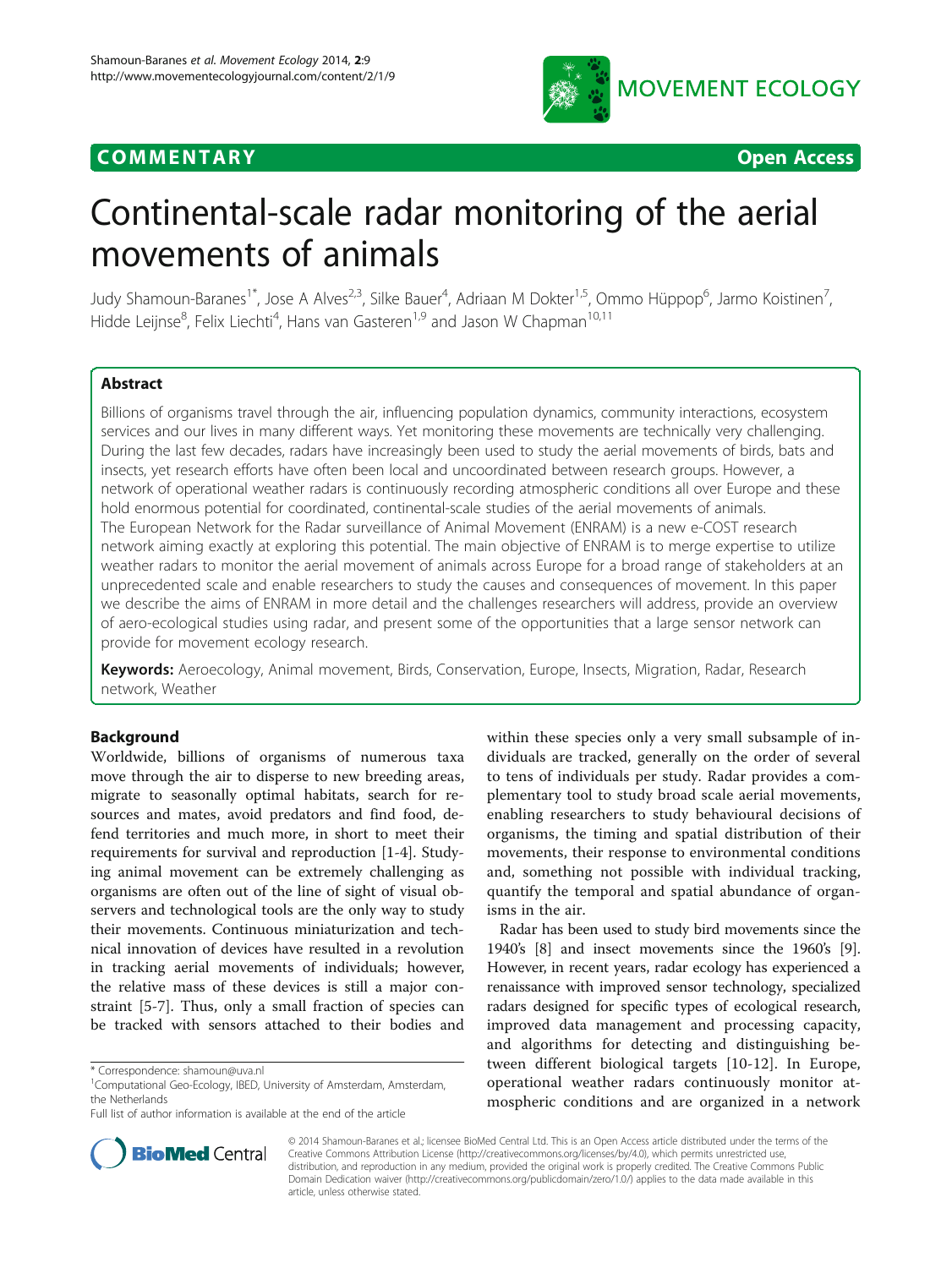(OPERA – Operational Program on the Exchange of Weather Radar Information) to facilitate data exchange and measurements at the continental scale [[13\]](#page-5-0). One of the most promising developments for radar ecology in Europe has been the production of algorithms that successfully extract biological information from weather radars [\[11](#page-5-0)]. Until recently, radar ecology studies have been rather localized and scattered geographically across Europe. However, a multi-disciplinary group of researchers has taken action to change this situation. On 21 October 2013, a new four year e-COST (European Cooperation in Science and Technology) Action within the Domain Earth System Science and Environmental Management was launched: ENRAM, the European Network for the Radar surveillance of Animal Movement. In this paper, we briefly describe the aims and scopes of this new research network, highlight some of the recent research and applications related to animal movement using radar, and discuss some of the new opportunities we envisage through this network, which we hope will grow in the coming years.

## A new research network

Operational weather radar data provides information about the spatial distribution, density, altitude, general speed and direction of organisms during flight. The radars are increasingly dual polarization systems which also provide information of the shape of the scattering objects. This novel information can greatly improve the ability to distinguish insects, birds, bats and hydrometeors (precipitation) in weather radar data [[14\]](#page-5-0). The data are a unique and extensive source of information for ecological studies that contribute to a better understanding of animal movement. In several countries these data can be accessed for ecological research due to fruitful cooperation between meteorologists and biologists. However, there is the need to harmonize radar measurements and retrieval algorithms to achieve comparable data on a continental scale. The resulting standardized data is essential, in order to validate the results and to develop new algorithms for further differentiation of biological targets. Therefore, the main objective of ENRAM is to foster international and multi-disciplinary collaboration by establishing a European network of researchers with expertise in ecology, ornithology, entomology, meteorology, engineering, mathematics, visual analytics and computer sciences. Currently, 21 different countries are represented in the Action (Figure [1\)](#page-2-0). The network will coordinate existing monitoring efforts, improve biological target identification and promote continental scale monitoring of aerial animal movement for the first time. In order to achieve these aims, numerous challenges will be addressed by the network in the coming years through the activities of four working groups (WG). While each WG has its

own particular focus, addressing different technical and theoretical challenges related to radar research, they will work in close collaboration as their objectives are intertwined. Improving existing algorithms to extract biological information from weather radars, tailoring them to local conditions and applying these algorithms to operational weather radars across Europe will be addressed by WG 1. Improving our understanding of the properties of biological targets that are registered by radar is the main challenge that will be addressed by WG2. This will be done by conducting calibration experiments with multiple radar systems, namely specialized bird and entomological radars in conjunction with operational weather radar. The combination of different specialized sensors will provide essential information needed to improve the classification algorithms developed by WG 1. Most researchers are used to single radar study sites; a new challenge, to be addressed by WG 3, is to effectively visualize and study large scale patterns across multiple radars, and to understand the processes that drive animal movements at synoptic scales. Finally, with information at hand about large scale animal movement patterns, WG 4 will integrate this information in animal movement research across multiple taxa.

## Recent insights from radar studies of animal movement

By merging radar measurements and migration models, researchers have been able to explore some of the decision rules that govern movements of birds and insects and the impact that weather has on their flight paths. For example, huge numbers of birds or insects may travel great distances over the course of a night under suitable atmospheric conditions [[15](#page-5-0)-[17](#page-5-0)] and evidence is accumulating that even broad-fronted migratory movements are strongly spatially structured under influence of synoptic weather and geography [[11,15,17\]](#page-5-0). Studies have also shown that during flight, birds and insects are typically not distributed randomly in the air but select specific altitudes with suitable environmental conditions [[18](#page-5-0)-[21](#page-5-0)]. Radar has also shed light on aspects of animal ecology that are very difficult to observe, such as the aerial roosting patterns of swifts [[22,23\]](#page-5-0), strategies for crossing ecological barriers such as the Sahara [\[24\]](#page-5-0), the escape response of birds to large scale human disturbance such as fireworks [[25](#page-5-0)], and mapping the distribution of wildfowl resting sites over large spatial extents [\[26\]](#page-5-0).

Radar monitoring of animal movement and the use of radar data to develop movement forecasts serves a broad range of stakeholders. Aviation flight safety currently uses small and large scale radar for monitoring bird movements to reduce the risk of collisions between birds and aircraft, as well as using radar data to develop operational migration forecast models for the same purpose [[27-29](#page-5-0)]. Radar is used to assess collision risks of birds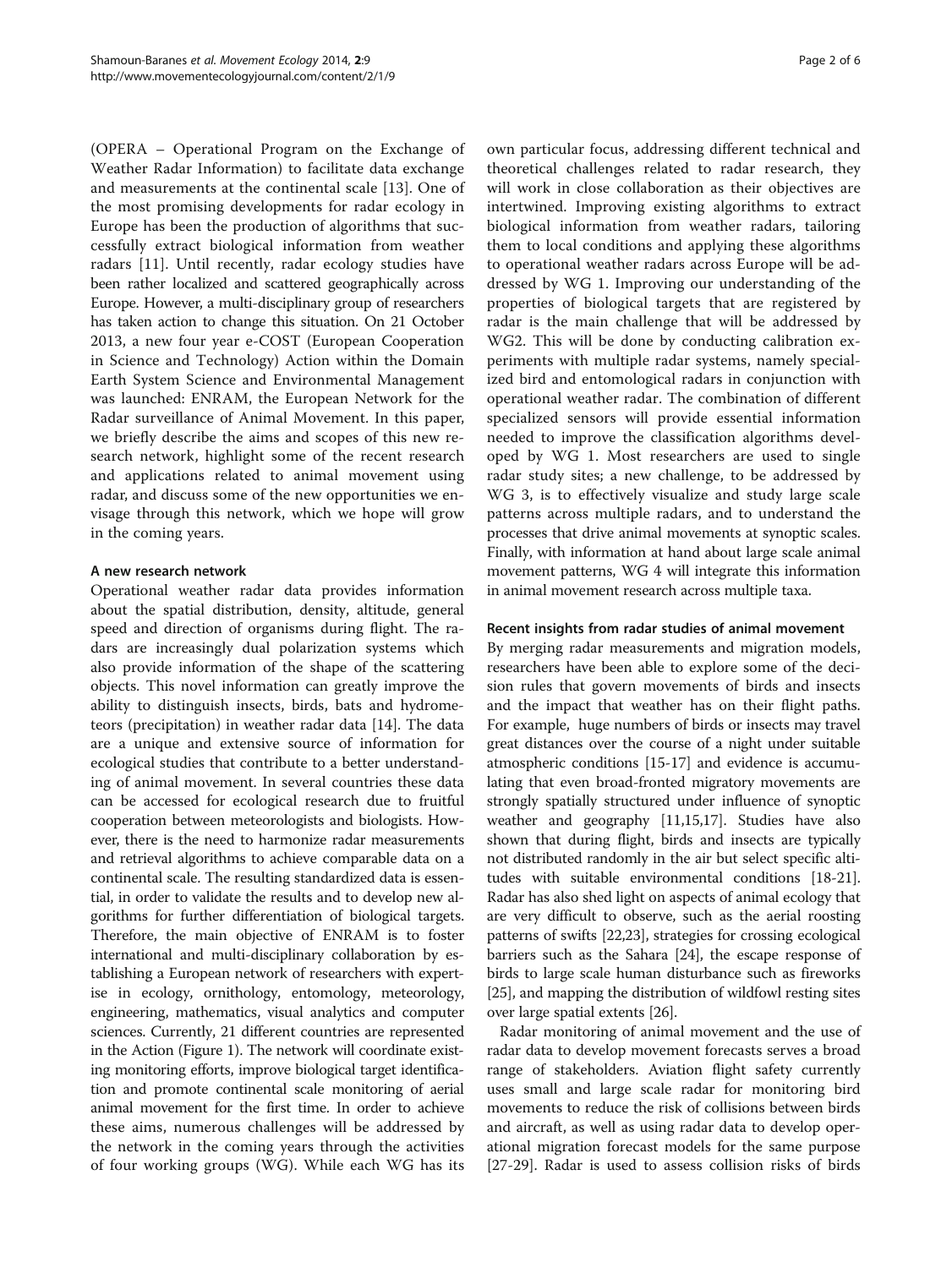<span id="page-2-0"></span>

and bats with wind farms [[30-33](#page-5-0)]. It can play an important role in monitoring and predicting pest invasions [[34\]](#page-5-0), predominantly for agriculture. Radar data can also inform conservation strategies, by monitoring population densities at known roost sites of birds and bats [[35,36\]](#page-5-0), studying changes in phenology in specific species [[37\]](#page-5-0), and identifying important stopover locations [[38\]](#page-5-0) or flyways [[39\]](#page-5-0).

Weather radar products can be 'contaminated' with birds, bats or insects, reducing the quality of meteorological products, especially radial wind products [[40](#page-5-0)] which are important for short-term weather prediction models. By improving the extraction of biological information from weather radar products the network will also improve the quality of operational meteorological products such as weather forecasts.

### New opportunities

Working with a network of operational radars will provide a wide range of opportunities for fundamental research, as well as diverse applications and stakeholders. Currently image mosaics calculated from volumetric weather radar data are already available for the OPERA network. ENRAM will actively work towards making such data and mosaics available for bird and insect migration studies. This will enable researchers to track movement in near-real time across borders, identify migratory flyways, quantify migration and set up longterm monitoring programs with infrastructure which is already largely in place. Although mosaics classified for biological targets are still not available, we provide an example of broad-front migration of birds on a night of peak migration in April 2013 as quantified on multiple weather radars in Belgium and the Netherlands (Figure [2\)](#page-3-0). Data was processed from five different radars (De Bilt and Den Helder – the Netherlands, Jabbeke, Zaventem and Wideumont – Belgium) using a bird detection algorithm calibrated for passerine migration [\[11](#page-5-0)]. On this night, height integrated migration intensity was greatest at the inland sites (De Bilt, Zaventem and Wideumont), with over 100 birds/ $km<sup>2</sup>$  at Wideumont, and at an altitude of approximately 2 km above ground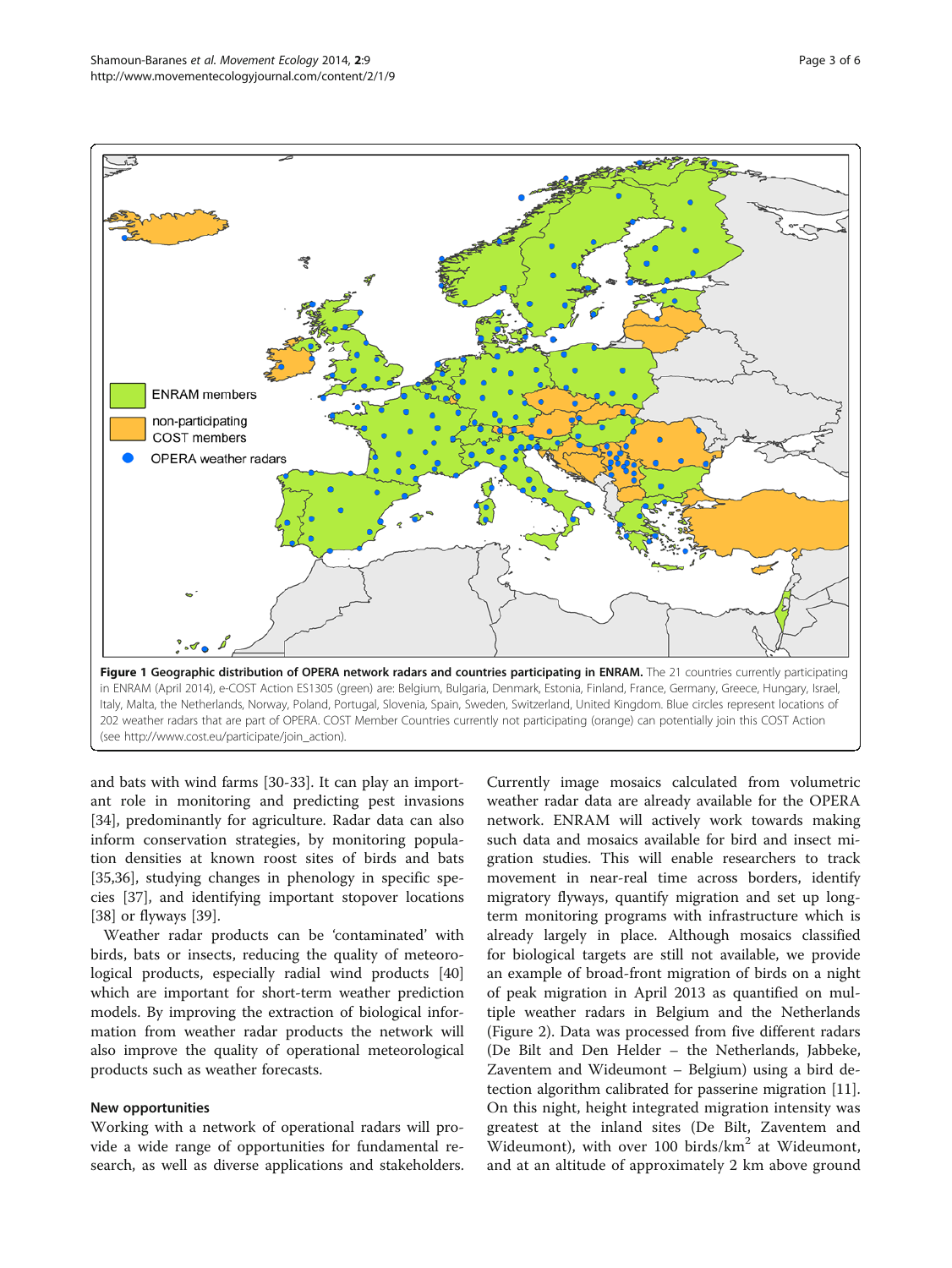<span id="page-3-0"></span>

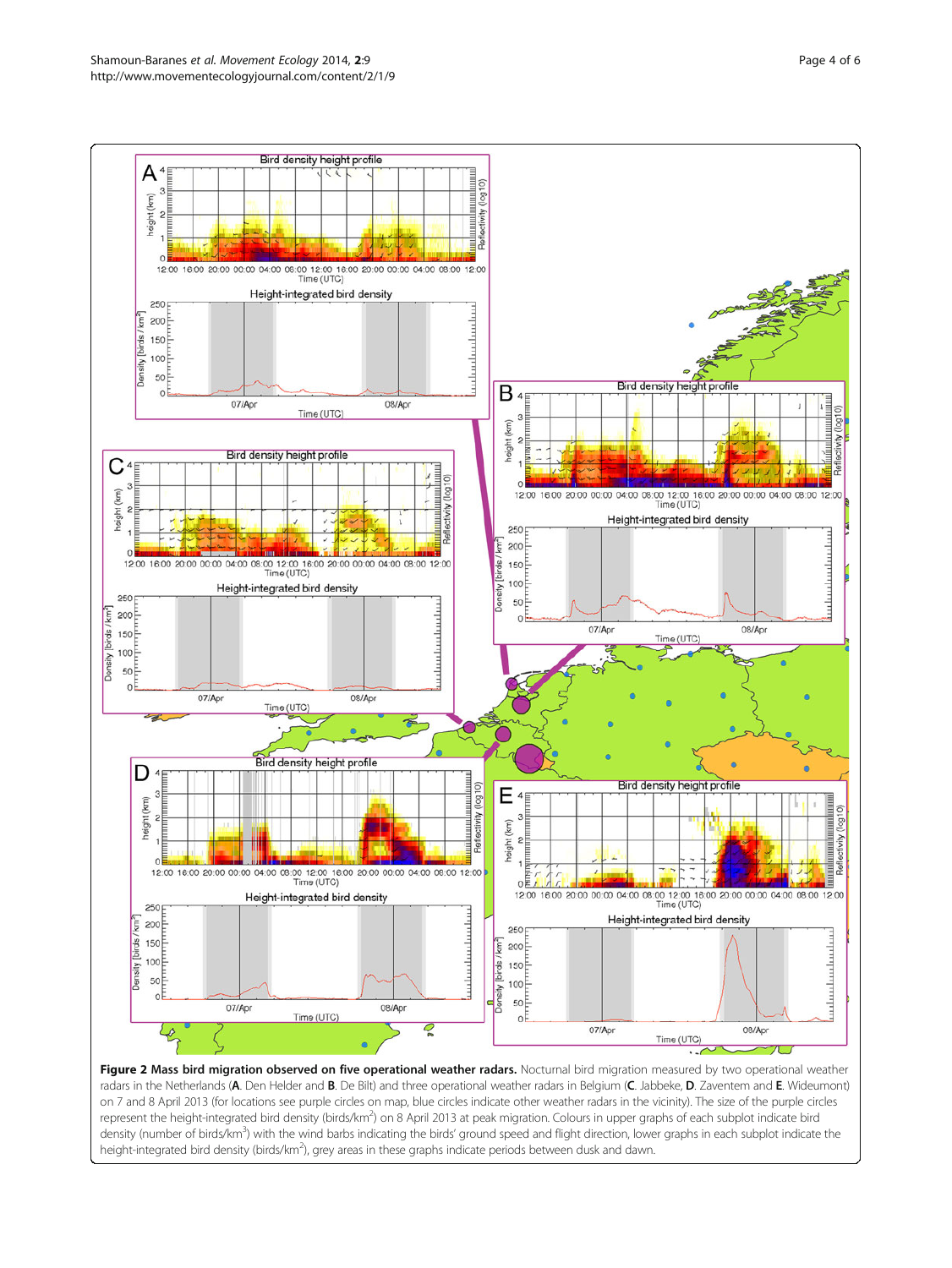<span id="page-4-0"></span>level. A migration layer is clearly visible at Jabbeke, De Bilt and Zaventem. Such layering events have been previously noted, predominantly in spring at single radar sites in temperate latitudes and can be ascribed to specific weather conditions, resulting in opposing winds at the surface and more supporting winds aloft [[18](#page-5-0)].

By combining multiple radars covering a large spatial scale, researchers can begin remotely monitoring migration at the scale of synoptic weather systems. Gaps between radars can be filled with spatially explicit simulation models [\[15,34,41](#page-5-0)] and mismatches between models and measurements can be used to improve our understanding of the responses of animals to weather and topography as well as study their orientation capacity in heterogeneous environmental conditions. ENRAM will work towards integrating information from complementary methods of measuring and modelling the distribution and movements of organisms, such as visual observations, individual tracking and simulation modelling. Such an integrated approach will enable researchers to follow populations of different species across the continent, quantify the movement of aerial biota at the continental scale, understand behavioural strategies of different taxa, the factors that drive emerging patterns in space and time at the population level, and the longer term consequences of the response of individuals to the environment, for individual fitness, population dynamics and ecosystem functioning [[42](#page-5-0)-[44\]](#page-5-0).

## Conclusions

We expect that operational weather radars will become an increasingly important tool for continuous real time monitoring of movement patterns of flying organisms. By bringing together an interdisciplinary group of researchers, ENRAM will facilitate new monitoring programs and research, resulting in ecological insights and improved weather forecasting. Researchers from any of the participating countries are welcome to join future activities of this research network, thus expanding the potential for multinational collaboration. We hope ENRAM quickly becomes a vibrant multidisciplinary community, and similar initiatives to develop an interdisciplinary network are underway in North America providing excellent opportunities for sharing expertise across continents [[12,45](#page-5-0)]. The full Memorandum of Understanding and list of participating countries is publicly available on the e-COST website ([http://www.cost.eu/](http://www.cost.eu/domains_actions/essem/Actions/ES1305) [domains\\_actions/essem/Actions/ES1305\)](http://www.cost.eu/domains_actions/essem/Actions/ES1305) additional information about ENRAM is available at [http://www.](http://www.enram.eu) [enram.eu.](http://www.enram.eu)

#### Abbreviations

e-COST: European Cooperation in Science and Technology;

ENRAM: European Network for the Radar surveillance of Animal Movement;

OPERA: Operational Program on the Exchange of Weather Radar Information; WG: Working Groups.

#### Competing interests

The authors declare that they have no competing interests.

#### Authors' contributions

JSB designed, coordinated and wrote the manuscript; all authors contributed to the manuscript and designing the network. All authors read and approved the final manuscript.

#### Acknowledgements

The authors would like to thank everyone involved in the ENRAM network for discussions at earlier meetings held at the University of Amsterdam, Rothamsted Research and Institute of Avian Research, preceding the e-COST Action. The authors thank the Royal Meteorological Institute of Belgium for usage of the Belgian weather radar data and Robert van Versendaal, KNMI for assistance with Figure [2](#page-3-0). We thank Phil Chilson and one anonymous reviewer for their feedback on an earlier version of this manuscript. The authors acknowledge the support provided by COST - European Cooperation in Science and Technology for the realization of this paper. The contents of this paper are the authors' responsibility and neither COST nor any person acting on its behalf is responsible for the use which might be made of the information contained in it. Rothamsted Research is a national institute of bioscience strategically funded by the UK Biotechnology and Biological Sciences Research Council (BBSRC).

#### Author details

<sup>1</sup> Computational Geo-Ecology, IBED, University of Amsterdam, Amsterdam, the Netherlands. <sup>2</sup>CESAM, University of Aveiro, Campus de Santiago 3810-193 Aveiro, Portugal. <sup>3</sup>South Iceland Research Centre, University of Iceland, IS-800 Selfoss, Iceland. <sup>4</sup>Swiss Ornithological Institute, Sempach Switzerland. <sup>5</sup>Centre for Avian Migration and Demography and Department of Animal Ecology, Netherlands Institute of Ecology (NIOO-KNAW), Wageningen, the Netherlands. <sup>6</sup>Institute of Avian Research "Vogelwarte Helgoland", Wilhelmshaven, Germany. <sup>7</sup>Finnish Meteorological Institute, Helsinki, Finland. <sup>8</sup> Royal Netherlands Meteorological Institute (KNMI), De Bilt the Netherlands. <sup>9</sup> Air Force Command, Royal Netherlands Air Force, Utrecht, the Netherlands. <sup>10</sup>Department of AgroEcology, Rothamsted Research, Harpenden, UK.<sup>11</sup>Environment and Sustainability Institute, University of Exeter, Cornwall, UK.

#### Received: 19 February 2014 Accepted: 26 March 2014 Published: 20 May 2014

#### References

- 1. Holland RA, Wikelski M, Wilcove DS: How and why do insects migrate? Science 2006, 313:794–796.
- 2. Hahn S, Bauer S, Liechti F: The natural link between Europe and Africa 2.1 billion birds on migration. Oikos 2009, 118:624–626.
- 3. Boyles JG, Cryan PM, McCracken GF, Kunz TH: Economic Importance of Bats in Agriculture. Science 2011, 332:41–42.
- 4. Chapman JW, Bell JR, Burgin LE, Reynolds DR, Pettersson LB, Hill JK, Bonsall MB, Thomas JA: Seasonal migration to high latitudes results in major reproductive benefits in an insect. Proc Natl Acad Sci 2012, 109:14924–14929.
- 5. Robinson WD, Bowlin MS, Bisson I, Shamoun-Baranes J, Thorup K, Diehl RH, Kunz TH, Mabey S, Winkler DW: Integrating concepts and technologies to advance the study of bird migration. Front Ecol Environ 2010, 8:354–361.
- 6. Bridge ES, Thorup K, Bowlin MS, Chilson PB, Diehl RH, Fléron RW, Hartl P, Roland K, Kelly JF, Robinson WD, Wikelski M: Technology on the move: recent and forthcoming innovations for tracking migratory birds. Bioscience 2011, 61:689–698.
- 7. Kissling WD, Pattemore DE, Hagen M: Challenges and prospects in the telemetry of insects. Biol Rev 2013. n/a-n/a. doi:10.1111/brv.12065.
- 8. Lack D, Varley GC: Detection of birds by radar. Nature 1945, 156:446-446.
- 9. Chapman JW, Drake VA, Reynolds DR: Recent insights from radar studies of insect flight. Annu Rev Entomol 2011, 56:337–356.
- 10. Zaugg S, Saporta G, Loon E, Schmaljohann H, Liechti F: Automatic identification of bird targets with radar via patterns produced by wing flapping. *J R Soc Interface* 2008, 5:1041-1053.